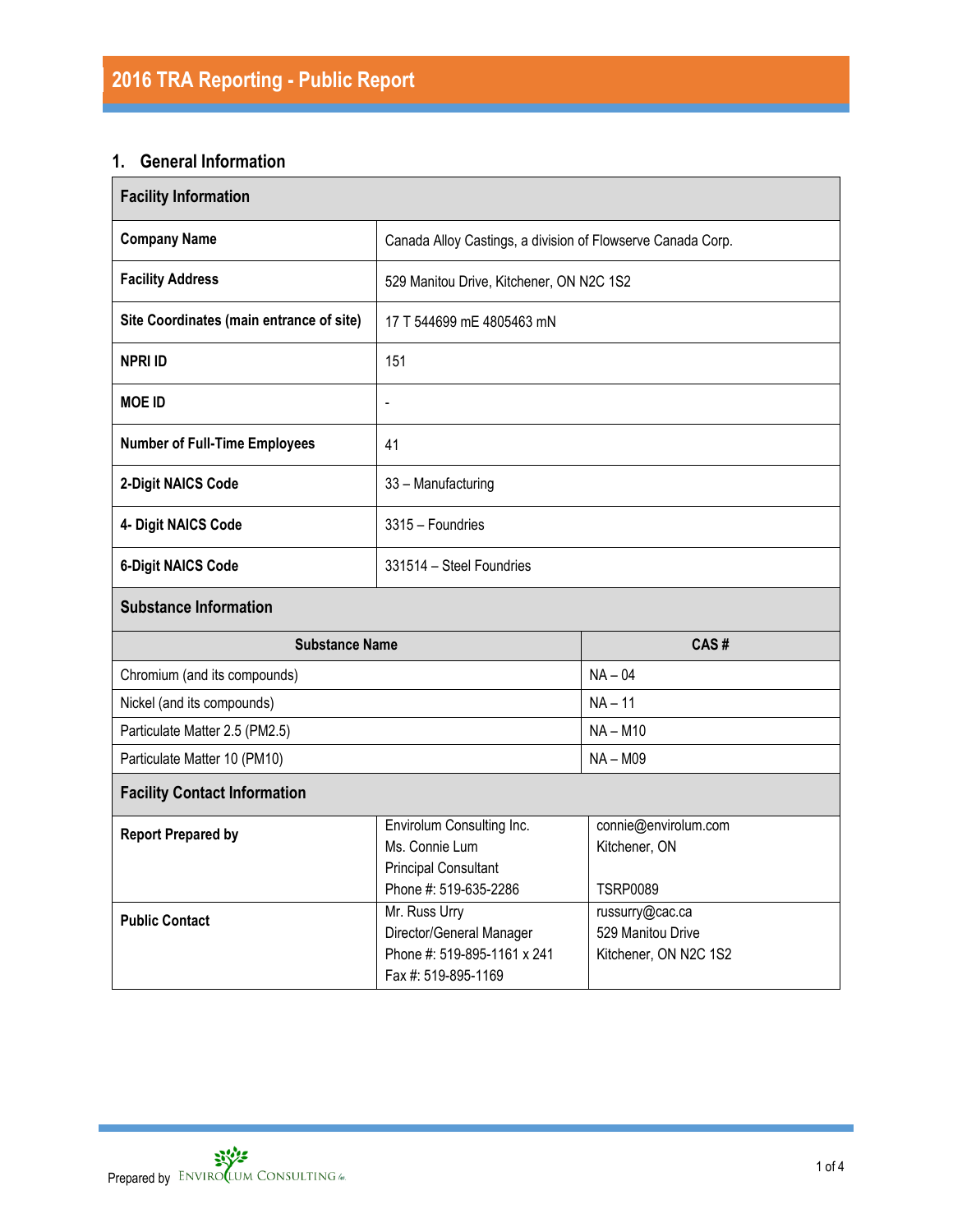## **2. Toxic Substance Accounting Summary**

Facility-wide Amounts of Toxic Substances Reported for 2016:

| <b>Substance Name</b>          | <b>Used</b> | <b>Created</b> | <b>Contained In</b><br><b>Product</b> | <b>Release</b><br>to Air | Disposed /<br><b>Recycled</b> |
|--------------------------------|-------------|----------------|---------------------------------------|--------------------------|-------------------------------|
| Chromium (and its compounds)   | 10 to 100   |                | 10 to 100                             | 0 <sub>to 1</sub>        | 1 to 10                       |
| Nickel (and its compounds)     | 10 to 100   |                | 10 to 100                             | $0$ to 1                 | 1 to 10                       |
| Particulate Matter 2.5 (PM2.5) |             | 0 to 1         | $- -$                                 | 0 <sub>to 1</sub>        | --                            |
| Particulate Matter 10 (PM10)   |             | 0 to 1         | $-$                                   | $0$ to 1                 | --                            |

**NOTE:** Units are expressed in tonnes, unless otherwise indicated. '-- ' indicates not applicable.

## **3. Quantification Comparison to Previous Year**

### 3.1 Chromium (and its compounds)

|                                 | <b>Unit</b> | 2016      | 2015      | Change<br>(Unit)     | Change<br>(%) | <b>Rationale for Change</b>       |
|---------------------------------|-------------|-----------|-----------|----------------------|---------------|-----------------------------------|
| Used                            | Tonnes      | 10 to 100 | 10 to 100 | 1 1 to 10            | 1 30.6        | Increase in use of materials with |
| Created                         | --          | --        |           |                      | --            | Cr content.                       |
| <b>Contained In Product</b>     | Tonnes      | 10 to 100 | 10 to 100 | 1 1 to 10            | 188.4         |                                   |
| Release to Air                  | Tonnes      | $0$ to 1  | $0$ to 1  | 10 to 1              | 1 52.4        |                                   |
| Release to Water                | --          | --        | $-$       | $-$                  | --            |                                   |
| On-site Disposal                |             | --        | --        |                      |               |                                   |
| <b>Transferred for Disposal</b> | --          | --        | --        |                      | --            |                                   |
| Transferred for<br>Recycling    | Tonnes      | 1 to 10   | 1 to 10   | $\downarrow$ 1 to 10 | ↓43.8         | Decrease in overall production.   |

## 3.2 Nickel (and its compounds)

|                                 | <b>Unit</b>   | 2016      | 2015                     | Change<br>(Unit)     | Change<br>(%)  | <b>Rationale for Change</b>       |
|---------------------------------|---------------|-----------|--------------------------|----------------------|----------------|-----------------------------------|
| Used                            | Tonnes        | 10 to 100 | 10 to 100                | 1 1 to 10            | <b>141.4</b>   | Increase in use of materials with |
| Created                         |               | --        |                          |                      |                | Ni content.                       |
| <b>Contained In Product</b>     | Tonnes        | 10 to 100 | 1 to 10                  | $\uparrow$ 1 to 10   | <b>t</b> 101.5 |                                   |
| Release to Air                  | <b>Tonnes</b> | $0$ to 1  | $0$ to 1                 | 10 to 1              | 163.2          |                                   |
| Release to Water                | --            | $-$       | --                       | --                   | --             |                                   |
| On-site Disposal                |               | $-$       | $\overline{\phantom{a}}$ |                      | --             |                                   |
| <b>Transferred for Disposal</b> | --            | --        | --                       |                      |                |                                   |
| Transferred for<br>Recycling    | Tonnes        | 1 to 10   | 1 to 10                  | $\downarrow$ 1 to 10 | 437.1          | Decrease in overall production.   |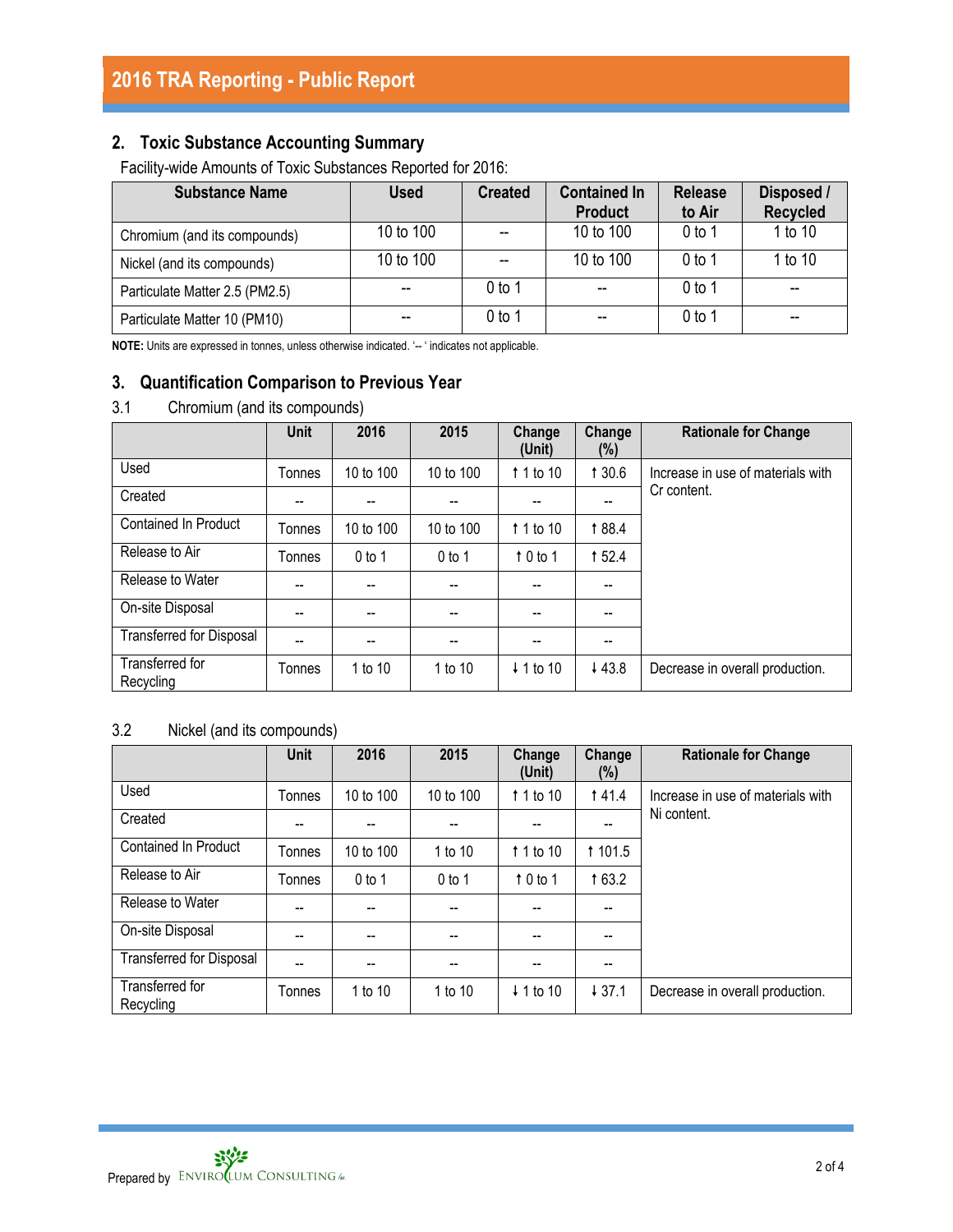# **2016 TRA Reporting - Public Report**

#### 3.3 Particulate Matter (PM2.5)

|                                 | <b>Unit</b> | 2016     | 2015     | Change<br>(Unit)         | Change<br>$(\%)$                      | <b>Rationale for Change</b> |
|---------------------------------|-------------|----------|----------|--------------------------|---------------------------------------|-----------------------------|
| Used                            | --          | --       | --       | $-$                      | $\overline{\phantom{a}}$              |                             |
| Created                         | Tonnes      | $0$ to 1 | $0$ to 1 | $\downarrow$ 0 to 1      | $\downarrow$ 1.0                      | No significant change.      |
| <b>Contained In Product</b>     | --          | --       |          | $- -$                    | $- -$                                 |                             |
| Release to Air                  | Tonnes      | $0$ to 1 | $0$ to 1 | $\downarrow$ 0 to 1      | $\downarrow$ 1.0                      |                             |
| Release to Water                | --          | $-$      | --       | $\overline{\phantom{a}}$ | $\overline{\phantom{a}}$              |                             |
| On-site Disposal                | --          | $- -$    |          | $- -$                    | $\overline{\phantom{a}}$              |                             |
| <b>Transferred for Disposal</b> | --          | --       |          | $- -$                    | --                                    |                             |
| Transferred for<br>Recycling    | --          | --       | --       | $- -$                    | $\hspace{0.05cm}$ – $\hspace{0.05cm}$ |                             |

#### 3.4 Particulate Matter (PM10)

|                                 | Unit   | 2016     | 2015     | Change<br>(Unit)         | Change<br>$(\%)$         | <b>Rationale for Change</b> |
|---------------------------------|--------|----------|----------|--------------------------|--------------------------|-----------------------------|
| Used                            | --     | $-$      | --       | $\overline{\phantom{a}}$ | $\overline{\phantom{a}}$ |                             |
| Created                         | Tonnes | $0$ to 1 | $0$ to 1 | $\downarrow$ 0 to 1      | $\sqrt{0.8}$             | No significant change.      |
| <b>Contained In Product</b>     | --     |          |          | --                       | --                       |                             |
| Release to Air                  | Tonnes | $0$ to 1 | $0$ to 1 | $\downarrow$ 0 to 1      | 0.8                      |                             |
| Release to Water                | --     | --       |          | $-$                      | $-$                      |                             |
| On-site Disposal                | --     | $-$      | --       | $\overline{\phantom{a}}$ | $\overline{\phantom{a}}$ |                             |
| <b>Transferred for Disposal</b> | --     | $-$      | --       | $\overline{\phantom{m}}$ | $\overline{\phantom{a}}$ |                             |
| Transferred for<br>Recycling    | --     |          |          |                          | --                       |                             |

#### **4. Objectives**

Canada Alloy Castings prides itself on technological innovation in order to produce high quality products in an environmentally responsible manner. This plan will determine the technical and economic feasibility of each identified option to determine which, if any, are viable for implementation at this time. As part of the continuous improvement practices at the facility, technical advances will be monitored for new opportunities for reduction.

### **5. Progress in Implementing Plan**

This section does not apply since no feasible reduction options are available for implementation at this time.

For information on on-site releases from the facility, as well as disposal and off-site recycling information please refer to National Pollutant Release Inventory's website: [http://www.ec.gc.ca/inrp-npri/.](http://www.ec.gc.ca/inrp-npri/)